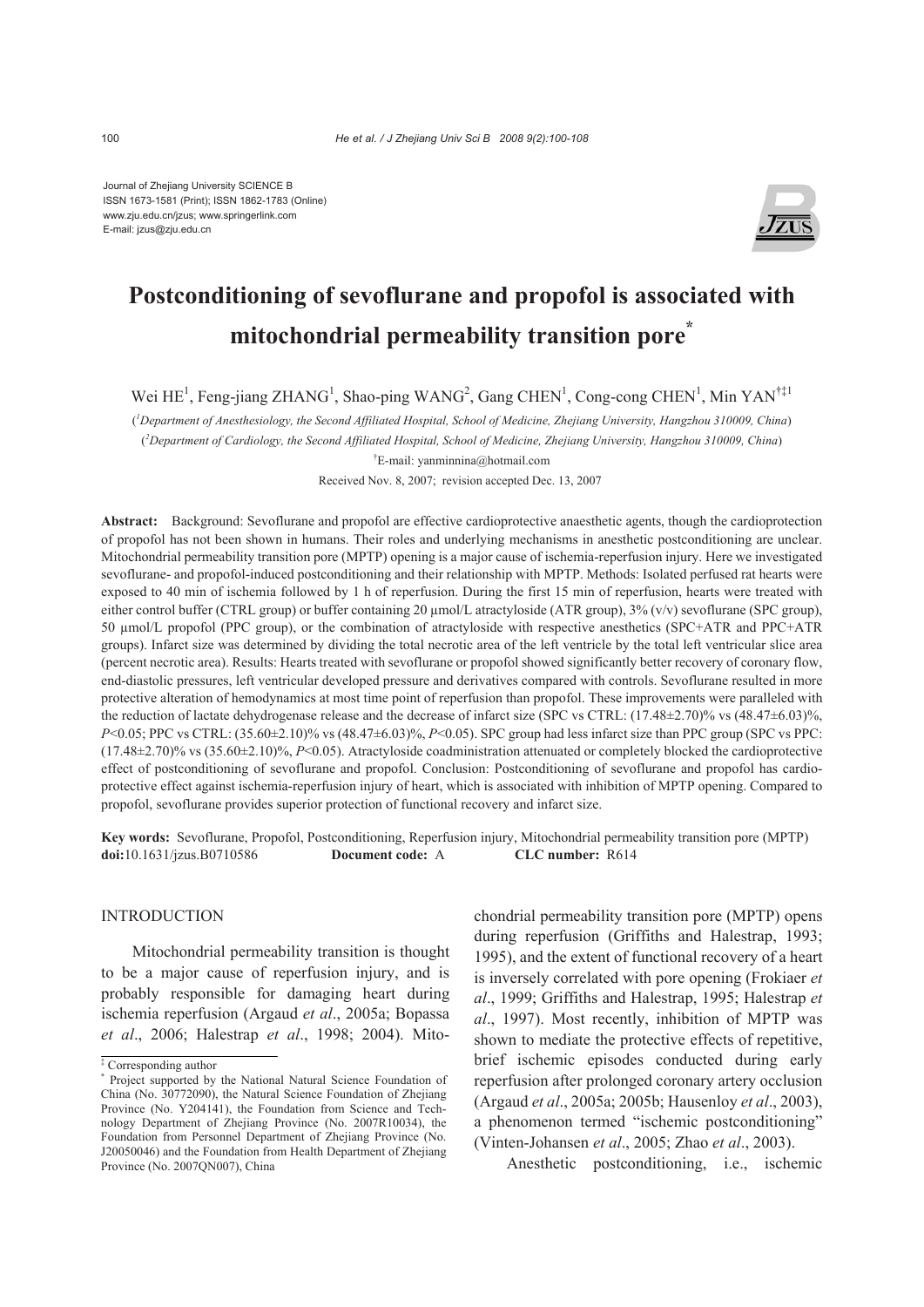postconditioning, is elicited by anesthetic administration right at the onset of reperfusion, and is another promising therapeutic strategy of attaining myocardial protection against ischemia-reperfusion damage. Sevoflurane and propofol had been demonstrated to exert cardioprotection via many pathways during ischemia reperfusion (Javadov *et al*., 2000; Kokita *et al*., 1998; Mathur *et al*., 1999; Obal *et al*., 2003). However, whether their postconditioning is associated with MPTP is still unclear. Propofol is an anaesthetic agent frequently used during cardiac surgery. Propofol-induced postconditioning had been shown to protect the Langendorff-perfused heart against reperfusion injury when propofol was administered during the first 10 min of reperfusion (Kokita *et al*., 1998). Attenuation of lipid peroxidation was thought to be one mechanism to recover mechanical dysfunction and metabolic derangement during reperfusion. Although it is reported that propofol can dose-dependently inhibit the MPTP in isolated heart mitochondria (Sztark *et al*., 1995) and that propofol confers significant cardioprotection by less opening of MPTP when the propofol was administrated 10 min before the onset of ischemia and throughout the reperfusion phase (Javadov *et al*., 2000), little firm data support MPTP as an effector associated with propofol-induced proconditioning. Sevoflurane, a volatile anesthetic, was demonstrated to have cardioprotective effect in ischemic and reperfused rat hearts by postconditioning (Obal *et al*., 2005; 2003). Obal *et al*.(2005) has elucidated that the adenosine triphosphate-sensitive potassium  $(K_{ATP})$ channel did involve the postconditioning of sevoflurane, which was in line with our previous results (Yan *et al*., 2008). Nevertheless, it might not be the only mediator underlying the complicating pathological lesion (Zhao and Vinten-Johansen, 2006). Glyburide, a KATP antagonist, pretreatment significantly attenuated the recovery of left ventricular developed pressure (LVDP), but did not abolish the cardioprotection observed with sevoflurane (Mathur *et al*., 1999). Taken together, the mechanism undergoing postconditioning of sevoflurane and propofol against referfusion injury is not well established. Due to the important role of MPTP during reperfusion injury in the present study, we used atractyloside (ATR), an MPTP opener, to investigate the relationship between MPTP and postconditioning of sevoflurane and propofol.

## MATERIALS AND METHODS

Animals were handled in accordance with the principles of laboratory animal care and all experimental procedures were approved by the Research Commission for the Care and Use of Laboratory Animals of School of Medicine, Zhejiang University.

#### **Langendorff heart perfusion**

Male Spragu-Dawley rats (250 g) were heparinized (500 U i.p.) and killed by decapitation after being anesthetized (pentobarbital sodium, 60 mg/kg i.p.). The hearts were immediately excised and perfused in a non-circulation Langendorff apparatus with Krebs-Henseleit buffer  $(155 \text{ mmol/L Na}^+, 5.6)$ mmol/L K<sup>+</sup>, 138 mmol/L Cl<sup>-</sup>, 2.1 mmol/L Ca<sup>2+</sup>, 1.2 mmol/L  $PO_4^{3-}$ , 25 mmol/L  $HCO_3^-$ , 0.56 mmol/L  $Mg^{2+}$ , 11 mmol/L glucose) gassed with 95% O<sub>2</sub> and 5% CO<sub>2</sub> (pH 7.4, 37 °C). Perfusion pressure was set to 80 mmHg. LVDP and derivatives, end-diastolic pressure, epicardial electrocardiogram, and perfusion pressure were recorded on a personal computer (Uecker *et al*., 2003). Coronary flow (CF) was measured by timed collection of perfusate dripping from the right heart into a graduated cylinder.

#### **Experimental protocol**

Spontaneously beating hearts were equilibrated for 30 min. After 40 min of test ischemia, anesthetic postconditioning was induced by  $3\%$  (v/v) sevoflurane [1.5 minimum alveolar concentration (1.5 MAC)] administered for 15 min immediately at the onset of reperfusion. The buffer solution was equilibrated with sevoflurane using a Sevotec 3 vaporizer (Datex-Ohmeda, Tewksbury, MA) with an air bubbler. Sevoflurane concentrations were also measured in the buffer solution right before entering the aorta using a gas chromatograph (Perkin-Elmer, Norwalk, CT): 3% (v/v) sevoflurane (1.5 MAC in rats at 37  $^{\circ}$ C). Care was taken that all reservoirs were filled with buffer saturated with 1.5 MAC sevoflurane by adding sevoflurane to the perfusate 10 min before opening the stopcock for reperfusion. Propofol with the concentration of 50 µmol/L was achieved by the addition of "Diprivan" (Zeneca Pharma, UK) which contains 10 mg/ml of propofol in an intralipid emulsion. It was added during the first 15 min of reperfusion. In some experiments, 20  $\mu$ mol/L ATR (Sigma Chemicals Co.,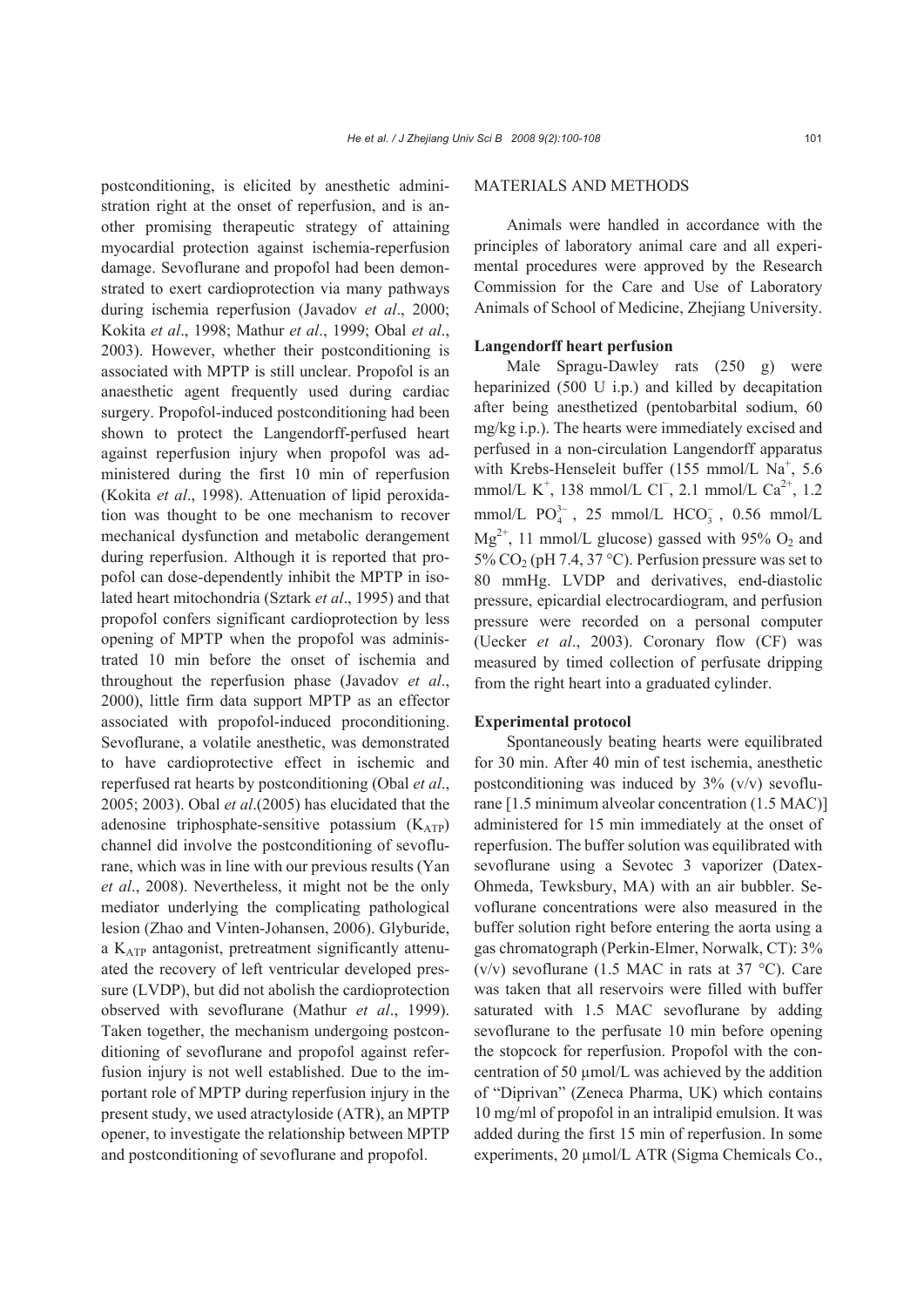USA) was coadministrated to sevoflurane or propofol. Hearts subjected to ischemia and reperfusion alone served as ischemic control. For each experimental group, six hearts were prepared, and functional parameters were recorded (Fig.1).



**Fig.1 Scheme of treatment protocols**

After 40 min of test ischemia, hearts were exposed to either control buffer or buffer containing atractyloside (20 µmol/L), sevoflurane (1.5 MAC), propofol (50 µmol/L) for 15 min immediately at the onset of reperfusion. The combination of sevoflurane or propofol with atractyloside was another two groups. In each group, six hearts were used. CTRL group: Unprotected hearts exposed to ischemiareperfusion; ATR group: Atractyloside treated group; SPC group: Sevoflurane postconditioning; PPC group: Propofol postconditioning; SPC+ATR group: Sevoflurane postconditioning+atractyloside treatment; PPC+ATR group: Propofol postconditioning+atractyloside treatment

#### **Lactate dehydrogenase measurement**

In separate experiments, lactate dehydrogenase (LDH) was extracted from left ventricular tissue after 5 min of reperfusion, as previously described (Cao *et al*., 2004). LDH is released from dysfunctional myocardial and is washed out during reperfusion. Therefore, concentrations of LDH in the perfused buffer indicate severity of myocardial injury. LDH concentration was determined by spectrophotometry (Li *et al*., 1999).

## **Infarct size determination**

Infarct size was determined by 2,3,5 triphenyltetrazolium chloride staining, as previously described (Zhong *et al*., 2004). Briefly, hearts were frozen at −20 °C for 2 h at the end of the experiment and subsequently sliced into five 2-mm cross-sections. The sections were incubated at 37 °C for 30 min in 1% (w/v) 2,3,5-triphenyltetrazolium chloride in 0.1 mol/L phosphate buffer (pH 7.4). Slices were fixed overnight in 10% (w/v) formaldehyde and digitally photographed. Planimetric analysis was performed using image system. Because the entire left ventricle was at risk (global ischemia), infarct size was determined by dividing the total necrotic area of the left ventricle by the total left ventricular slice area (percent necrotic area). Hearts subjected to ischemia and reperfusion alone served as ischemic control.

## **Statistics**

All values are expressed as mean±*SD*. SPSS 11.5 was used for statistical analysis. For hemodynamics, time-dependent comparisons among groups were analyzed by repeated-measures ANOVA followed by post-hoc LSD analysis for multiple comparisons. Single time-point variables of hemodynamics, LDH and infarct size were analyzed by ANOVA followed by post-hoc LSD test for multiple comparisons. *P*<0.05 was considered significant.

## **RESULTS**

## **Hemodynamic function**

At the beginning of the experiments there were no differences in hemodynamics observed among groups (Table 1). After 40 min test ischemia followed by 60 min reperfusion, hemodynamic function of unprotected hearts (CTRL group) was significantly impaired as was demonstrated by lessening of LVDP, maximum left ventricular pressure increase and decrease rate (±d*p*/d*t*) and CF as well as increase of left ventricular end-diastolic pressure (LVEDP) compared with those in baseline. Anesthetic postconditioning with sevoflurane (1.5 MAC) or propofol (50 µmol/L) for 15 min immediately administrated at the onset of reperfusion significantly improved hemodynamic functional recovery of the damaged hearts. Sevoflurane postconditioning resulted in more protective alteration of LVDP, ±d*p*/d*t*, LVEDP and CF at most time points of reperfusion. Further, we found that both sevoflurane and propofol postconditioning-induced hemodynamic effects were partially attenuated or totally abolished by coadministration of 20 µmol/L ATR. Specifically, more CF was still ob-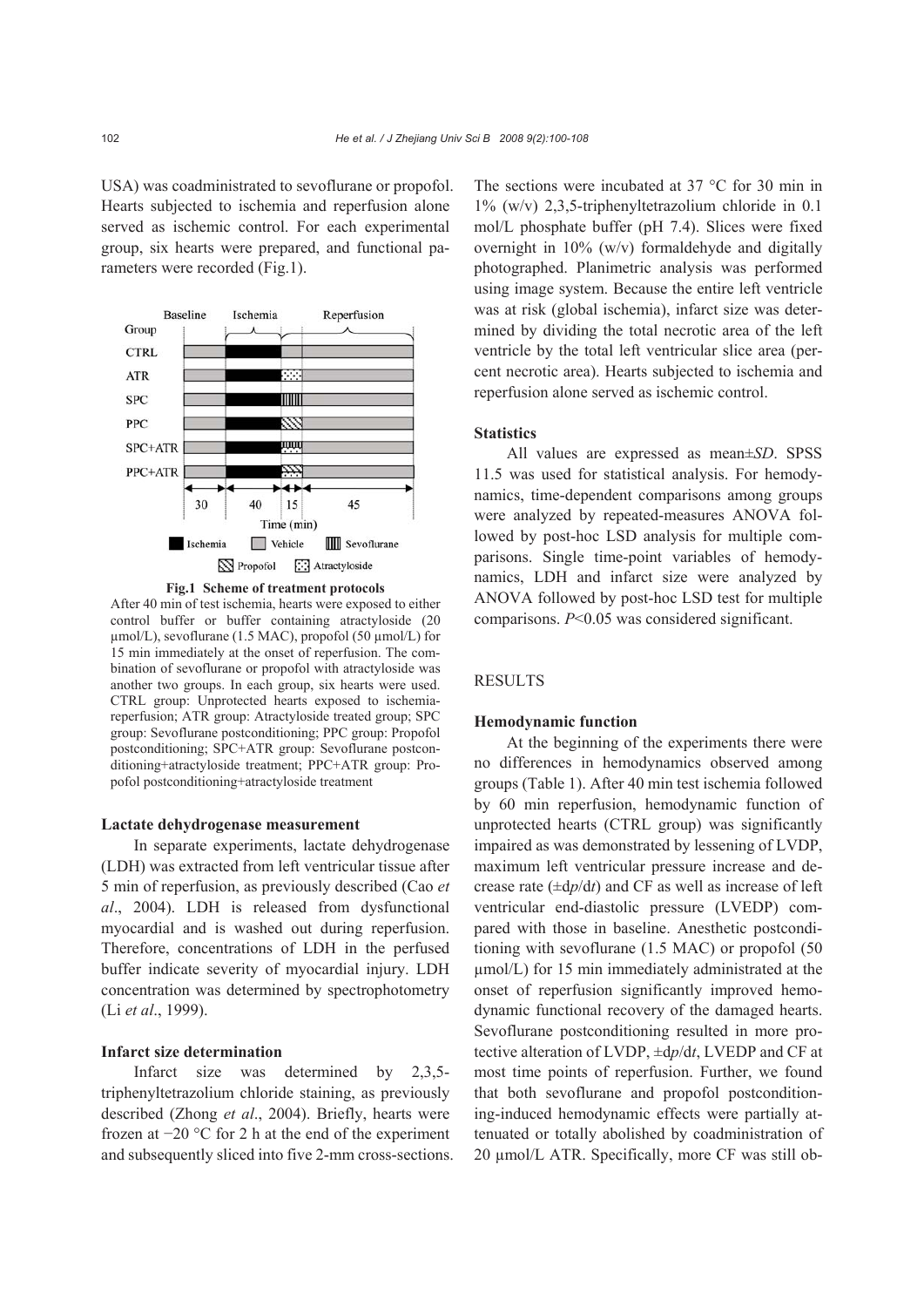served in SPC+ATR group when compared with that in CTRL group, and the difference was statistically significant at the 15 min (SPC+ATR vs CTRL: (6.57±0.96) vs (5.43±0.81) ml/min, *P*<0.05) and 30 min (SPC+ATR vs CTRL: (5.01±0.29) vs (3.71±0.97) ml/min, *P*<0.05) of reperfusion.

## **Myocardial damage and infarct size**

Myocardial damage was estimated by measuring the release of LDH from necrotic tissue. The concentration of LDH in coronary artery effluent was reduced to a comparable extent in SPC and PPC groups (Fig.2). ATR alone had no effect on LDH

|                      | LVDP (mmHg), LVEDP (mmHg), +dp/dt (mmHg/s), -dp/dt (mmHg/s), CF (ml/min), HR (beat/min) |                                   |                                   |                                  |                                  |                                  |
|----------------------|-----------------------------------------------------------------------------------------|-----------------------------------|-----------------------------------|----------------------------------|----------------------------------|----------------------------------|
| Group                | <b>Baseline</b>                                                                         | Reperfusion                       |                                   |                                  |                                  |                                  |
|                      |                                                                                         | 5 min                             | $10 \overline{\text{min}}$        | $15 \text{ min}$                 | $30 \text{ min}$                 | $60 \text{ min}$                 |
| <b>CTRL</b>          | $109.67 \pm 15.00$ ,                                                                    | $43.54 \pm 21.79$ <sup>*</sup> ,  | $44.51 \pm 10.70^*$ ,             | $49.47 \pm 4.05$ <sup>*</sup> ,  | $47.78 \pm 8.57$ <sup>*</sup> ,  | $44.11 \pm 5.58^*$ ,             |
|                      | $5.47 \pm 0.19$ ,                                                                       | $52.39 \pm 10.64$ <sup>*</sup> ,  | $47.53 \pm 5.63$ <sup>*</sup> ,   | $47.16 \pm 10.02$ <sup>*</sup> , | $48.24\pm 6.97$ <sup>*</sup> ,   | $44.50 \pm 1.34$ <sup>*</sup> ,  |
|                      | 2546±266,                                                                               | $1111 \pm 120^*$ ,                | $1098 \pm 144^*$ ,                | $1196 \pm 100^*$ ,               | $1157 \pm 211$ ,                 | $1261 \pm 178^*$ ,               |
|                      | $1946 \pm 213$ ,                                                                        | $761\pm49$ <sup>*</sup> ,         | $872 \pm 68$ <sup>*</sup> ,       | $842 \pm 115$ <sup>*</sup> ,     | $896 \pm 57$ <sup>*</sup> ,      | $787 \pm 126$ <sup>*</sup> ,     |
|                      | $8.08 \pm 0.92$ ,                                                                       | $6.42 \pm 0.67$ <sup>*</sup> ,    | $6.53 \pm 0.92^*$ ,               | $5.43 \pm 0.81$ <sup>*</sup> ,   | $3.71 \pm 0.97^*$ ,              | $2.40\pm0.43^*$ ,                |
|                      | 278±20                                                                                  | $177 \pm 29$ <sup>*</sup>         | $185 \pm 23$ <sup>*</sup>         | $197 \pm 12$ <sup>*</sup>        | $205 \pm 39$ <sup>*</sup>        | $223 \pm 11$ <sup>*</sup>        |
| $\operatorname{ATR}$ | $105.82 \pm 18.71,$                                                                     | $40.13 \pm 17.20^*$ ,             | $43.69 \pm 11.29^*$ ,             | $48.75 \pm 3.35^*$ ,             | $48.68 \pm 9.28^*$ ,             | $45.49\pm6.88^*$ ,               |
|                      | $5.42 \pm 0.24$ ,                                                                       | $50.25 \pm 10.75$ <sup>*</sup> .  | $45.49\pm6.80$ <sup>*</sup> .     | $48.80\pm2.43$ <sup>*</sup> .    | $45.43 \pm 2.05$ <sup>*</sup> .  | $44.23 \pm 1.76$ <sup>*</sup> .  |
|                      | 2497±297,                                                                               | $1047 \pm 117$ <sup>*</sup> ,     | $1046 \pm 159^*$ ,                | $1129 \pm 78^*$ ,                | $1135 \pm 276$ <sup>*</sup> ,    | $1185 \pm 223$ <sup>*</sup> ,    |
|                      | $1836 \pm 216$ ,                                                                        | $761\pm38^*$ ,                    | $845 \pm 86^{\degree}$ ,          | $871 \pm 15$ <sup>*</sup> ,      | $909 \pm 66$ <sup>*</sup> ,      | $740 \pm 125$ <sup>*</sup> ,     |
|                      | $8.33 \pm 0.93,$                                                                        | $6.29 \pm 0.55^*$ ,               | $6.21 \pm 0.95^*$ ,               | $5.64 \pm 0.74$ <sup>*</sup> ,   | $3.74 \pm 0.97^*$ ,              | $2.16 \pm 0.26$ <sup>*</sup> ,   |
|                      | $277 \pm 25$                                                                            | $181 \pm 36$ <sup>*</sup>         | $193 \pm 31$ <sup>*</sup>         | $192 \pm 17$ <sup>*</sup>        | $202 \pm 43$ <sup>*</sup>        | $219 \pm 3$ <sup>*</sup>         |
| <b>SPC</b>           | $94.43 \pm 12.93$ ,                                                                     | $56.13 \pm 21.16^*$ ,             | $57.85 \pm 13.67$ <sup>*#</sup> . | $65.01 \pm 6.91$ <sup>*#</sup> . | $73.74 \pm 12.23$ <sup>#</sup> , | $77.50\pm9.89^{\#}$              |
|                      | $5.38 \pm 0.25$ ,                                                                       | $31.19 \pm 10.66$ <sup>*#</sup> . | $26.76 \pm 1.99$ <sup>*#</sup> .  | $26.60\pm4.69**$                 | $24.51 \pm 3.12$ <sup>*#</sup>   | $13.43 \pm 1.21$ <sup>*#</sup> . |
|                      | $2562 \pm 179$ ,                                                                        | $1481 \pm 116^{*}$                | $1668 \pm 224$ <sup>*#</sup> .    | $1825 \pm 120^{*}$               | $2056 \pm 215$ *#.               | $2584 \pm 140^{\#}$ ,            |
|                      | $1815 \pm 247$ ,                                                                        | $524 \pm 55^{* \#}$               | $858 \pm 90^{\circ}$ ,            | $889 \pm 81^*$ ,                 | $1125 \pm 49^{*#}$ ,             | $1380\pm45$ <sup>*#</sup> ,      |
|                      | $8.38 \pm 0.74$ ,                                                                       | $10.67 \pm 1.22$ <sup>*#</sup> ,  | $11.58 \pm 1.05$ <sup>*#</sup> ,  | $11.52 \pm 1.39$ <sup>*#</sup> , | $5.87 \pm 0.66$ <sup>*#</sup> ,  | $5.35 \pm 0.50^{*}$              |
|                      | $283 \pm 18$                                                                            | $199 \pm 16$ <sup>*</sup>         | $221 \pm 30^{* \#}$               | $238 \pm 13^{*}$                 | $260 \pm 27$ #                   | $233 \pm 9^*$                    |
| PPC                  | $109.33 \pm 14.69$ ,                                                                    | $56.10 \pm 12.44^*$ ,             | $35.82 \pm 7.89$ <sup>*†</sup> ,  | 53.09 $\pm$ 11.04 <sup>*</sup> , | $61.39 \pm 6.94$ ***             | $61.50 \pm 3.29$ ***             |
|                      | $5.35 \pm 0.19$ ,                                                                       | $41.78 \pm 6.56$ <sup>*</sup> ,   | $37.14 \pm 3.45$ <sup>*#†</sup> . | $36.89 \pm 4.56$ ***.            | $35.77 \pm 3.24$ ***             | 28.28±2.20 <sup>*#†</sup> .      |
|                      | $2594 \pm 262$ ,                                                                        | $1311 \pm 107$ <sup>*#†</sup>     | $1383 \pm 144$ <sup>*#†</sup> ,   | $1485 \pm 196$ <sup>*#†</sup> ,  | $1606 \pm 161$ <sup>*#†</sup>    | $1923 \pm 134$ ***               |
|                      | $1735 \pm 226$ ,                                                                        | $657 \pm 82$ <sup>*#†</sup> .     | $865 \pm 59^{\circ}$ ,            | $865 \pm 84^*$ ,                 | $1011 \pm 42$ <sup>*#†</sup> ,   | $1083 \pm 69^{* \# \dagger}$     |
|                      | $8.13 \pm 0.81$ ,                                                                       | $8.48 \pm 0.71$ <sup>#†</sup> ,   | $8.60 \pm 1.05$ <sup>#†</sup> .   | $7.00 \pm 0.41$ <sup>*#†</sup>   | $6.84 \pm 1.21$ <sup>#</sup> ,   | $3.08 \pm 0.69$ <sup>*†</sup> .  |
|                      | $297 \pm 19$                                                                            | $188 \pm 18$ <sup>*</sup>         | $202 \pm 14$ <sup>*</sup>         | $218 \pm 11$ <sup>*#†</sup>      | $193 \pm 32$ <sup>*†</sup>       | $228 \pm 6$ <sup>*</sup>         |
| SPC+ATR              | $104.78 \pm 14.25$ ,                                                                    | $32.69 \pm 25.07$ <sup>*</sup> ,  | $47.59 \pm 7.86^*$ ,              | $39.79 \pm 18.85$ <sup>*</sup> , | $42.12\pm 6.72^*$ ,              | $40.72 \pm 8.10^*$ ,             |
|                      | $5.34 \pm 0.19$ ,                                                                       | $50.53\pm6.38^*$ ,                | $48.31 \pm 4.24$ <sup>*</sup> .   | $43.42 \pm 10.03$ <sup>*</sup> , | $44.32 \pm 5.78$ <sup>*</sup> .  | $41.46 \pm 1.30^{*}$             |
|                      | 2506±244,                                                                               | $965 \pm 102$ <sup>*#</sup> ,     | $957 \pm 118^*$ ,                 | $1184 \pm 94^*$ ,                | $1055 \pm 200^{\circ}$ ,         | $1208 \pm 170^{\circ}$ ,         |
|                      | $1711 \pm 215$ ,                                                                        | $728\pm48^{\degree}$ ,            | $764\pm84^{*}\%$                  | $779 \pm 113$ <sup>*</sup> ,     | $835 \pm 72^*$ ,                 | $741 \pm 119^*$ ,                |
|                      | $8.43 \pm 0.97$ ,                                                                       | $7.21 \pm 0.73$ ,                 | $7.47 \pm 0.85$ ,                 | $6.57 \pm 0.96$ <sup>*#</sup> ,  | $5.01 \pm 0.29$ <sup>*#</sup> ,  | $2.62 \pm 0.90^*$ ,              |
|                      | 279±24                                                                                  | $148 \pm 11$ <sup>*#</sup>        | $178 \pm 9^*$                     | $189 \pm 13$ <sup>*</sup>        | $194 \pm 38$ <sup>*</sup>        | $207 \pm 13^{*}$                 |
| PPC+ATR              | $110.87 \pm 10.43$ ,                                                                    | $48.55 \pm 15.66^*$ ,             | $38.11 \pm 13.64^*$ ,             | $39.22 \pm 16.92$ <sup>*</sup> , | $45.52 \pm 8.19^*$ ,             | 41.86 $\pm$ 9.32 <sup>*</sup> ,  |
|                      | $5.64 \pm 0.28$ ,                                                                       | $49.31 \pm 10.06^*$ ,             | $44.78 \pm 5.42$ <sup>*</sup> ,   | $44.13 \pm 9.54$ <sup>*</sup> ,  | $45.09\pm6.90^{\ast}$ ,          | $40.55 \pm 4.28$ <sup>*#</sup> , |
|                      | $2602 \pm 317$ ,                                                                        | $1064 \pm 154$ <sup>*</sup> ,     | $1028 \pm 128$ <sup>*</sup> ,     | $1119 \pm 157$ <sup>*</sup> ,    | $1071 \pm 201$ <sup>*</sup> ,    | $1170\pm160^*$ ,                 |
|                      | $1724 \pm 96$ ,                                                                         | $737 \pm 102^*$ ,                 | $819\pm 66$ <sup>*</sup> ,        | $790\pm110^*$ ,                  | $835 \pm 48^*$ ,                 | $728 \pm 112^*$ ,                |
|                      | $8.25 \pm 0.89$ ,                                                                       | $5.48 \pm 0.92$ <sup>*</sup> ,    | $5.59 \pm 0.78$ <sup>*</sup> ,    | $5.04 \pm 0.34^*$ ,              | $4.31 \pm 0.77^*$ ,              | $1.83 \pm 0.44$ <sup>*</sup> .   |
|                      | $278 \pm 18$                                                                            | $164 \pm 26$                      | $174 \pm 20^*$                    | $185 \pm 12^{*}$                 | $193 \pm 39$ <sup>*</sup>        | $207 \pm 10^{*}$                 |

**Table 1 Haemodynamic variables in ischemic reperfused hearts**

Data presented as mean±SD ( $n=6$ ); \*Significantly ( $P<0.05$ ) different from respective value of baseline (intragroup comparison); \*Significantly (*P*<0.05) different from respective value of CTRL (intergroup comparison); <sup>†</sup>Significantly (*P*<0.05) different between SPC and PPC (intergroup comparison). LVDP: Left ventricular developed pressure; LVEDP: Left ventricular end-diastolic pressure; +d*p*/d*t*: Inotropy; −d*p*/d*t*: Lusitropy; CF: Coronary flow; HR: Heart rate; CTRL group: Unprotected hearts exposed to ischemia-reperfusion; ATR group: Atractyloside (20 µmol/L) treated group; SPC group: Sevoflurane postconditioning; PPC group: Propofol postconditioning; SPC+ATR group: Sevoflurane postconditioning+atractyloside treatment; PPC+ATR group: Propofol postconditioning+atractyloside treatment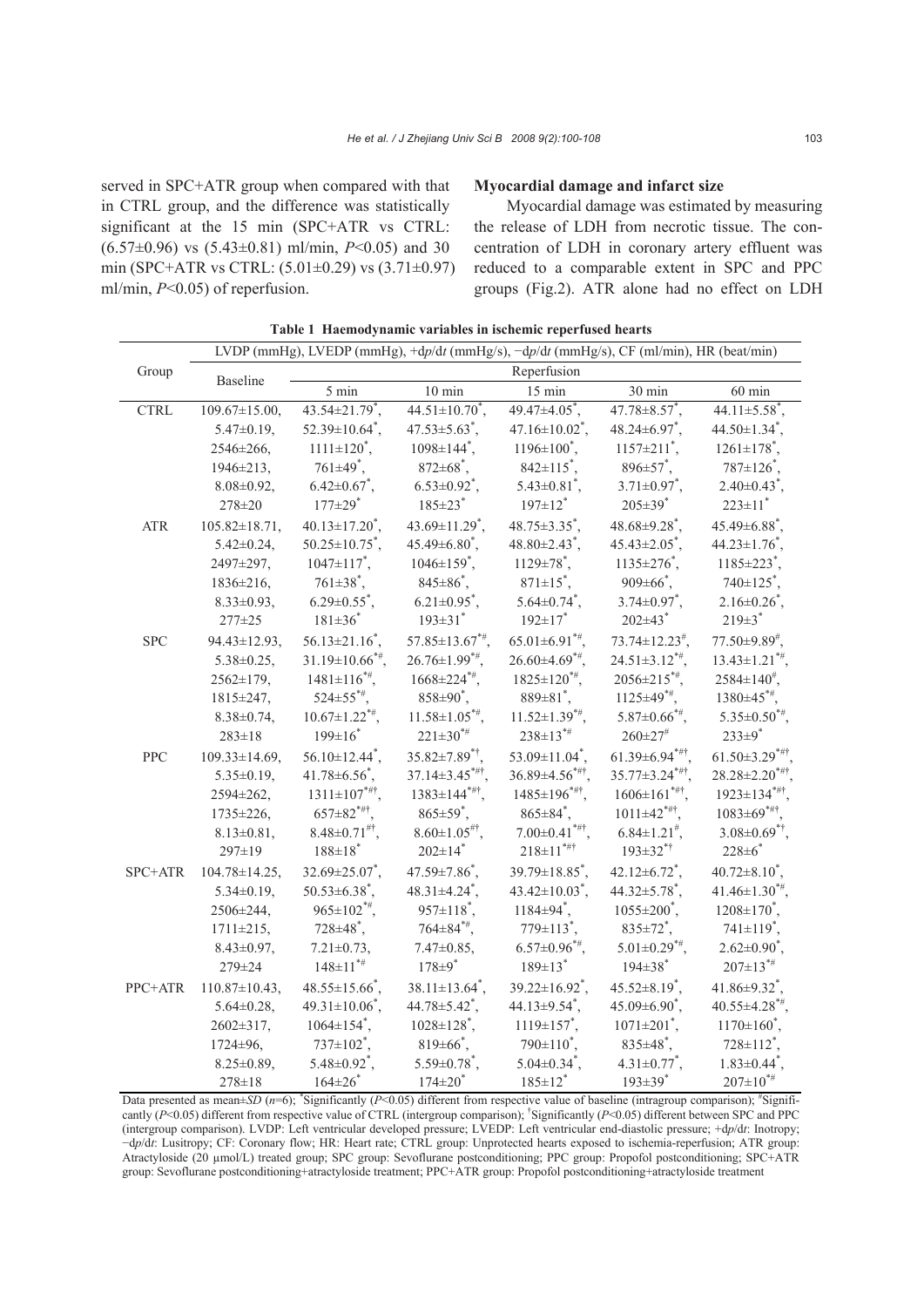release. However, it completely blocked the decrease of LDH by propofol postconditioning. Similarly to the effect on recovery in hemodynamic function, ATR only partially inhibited the effect of sevoflurane on LDH release (SPC+ATR vs CTRL: (0.33±0.073) vs (0.64±0.059) U/(min·g), *P*<0.05).

Further, we detected the infarct size of the damaged hearts in different treatment protocol. Sevoflurane and propofol administration reduced the infarct size by 63.9% and 26.6%, respectively, compared to the CTRL group (Fig.3). Sevoflurane



**Fig.2 Lactate dehydrogenase (LDH) measurement in the various treatment groups** 

LDH content was determined after 5 min of reperfusion (*n*=6). Data are given as mean±*SD*. CTRL group: Unprotected hearts exposed to ischemia-reperfusion; ATR group: Atractyloside (20 µmol/L) treated group; SPC group: Sevoflurane postconditioning; PPC group: Propofol postconditioning; SPC+ATR group: Sevoflurane postconditioning+atractyloside treatment; PPC+ATR group: Propofol postconditioning+atractyloside treatment. \* *P*<0.05, compared to CTRL;  $^{\#}P \le 0.05$ , SPC+ATR vs SPC



**Fig.3 Infarct size was determined using 1% triphenyltetrazolium chloride staining (***n***=6)** 

Data are presented as mean±*SD*. CTRL group: Unprotected hearts exposed to ischemia-reperfusion; ATR group: Atractyloside (20 µmol/L) treated group; SPC group: Sevoflurane postconditioning; PPC group: Propofol postconditioning; SPC+ATR group: Sevoflurane postconditioning+atractyloside treatment; PPC+ATR group: Propofol postconditioning+atractyloside treatment.  $*P<0.05$ , compared to CTRL;  $*P<0.05$ , PPC vs SPC

postconditioning had less infarct size than propofol (SPC vs PPC: (17.48±2.70)% vs (35.60±2.10)%, *P*<0.05). Nevertheless, the protection induced by sevoflurane and propofol was fully reversed by ATR coadministration, respectively.

## **DISCUSSION**

Reperfusion injury is a complex process involving numerous mechanisms exerted in the intracellular and extracellular environments (Piper *et al.*, 2003). Ischemic preconditioning and postconditioning represent interventions with multiple and interacting components marshaled against myocardial reperfusion injury by endogenous cardioprotective mechanisms. Postconditioning, theoretically, might be more clinically applicable than preconditioning in that therapy would not have to be administered prior to an ischemic episode, but could be administered at the time of reperfusion. In the present study, we administrated sevoflurane and propofol, two frequently used anesthetics in clinical setting, at the onset of reperfusion to induce a "postconditioned state", and presented evidence that postconditioning of sevoflurane and propofol significantly improved postischemic functional recovery of rat hearts. Such an improvement in postischemic functional recovery was paralleled to a significant attenuation in LDH release from coronary effluent and reduction in infarct size. These results confirmed and extended previous studies of postconditioning induced by distinct anesthetic agents.

Similar to the preconditioning, the concepts of triggers, mediators and end effectors have been used to describe the mechanisms involved in cardioprotective effects of postconditioning. Penna *et al*.(2006) reported in a recent study that reactive oxygen species may be acting as a trigger of protection in the very early phase of postconditioning. Classical ligand triggers have also been reported to be involved in postconditioning (Kin *et al*., 2005; Weihrauch *et al*., 2005). Furthermore,  $K_{ATP}$  channels and protein kinase C pathways may be evoked after the postconditioning trigger, and therefore may be acting as mediators (Obal *et al*., 2005; Penna *et al*., 2006). Our study showed that ATR, a specific MPTP opener, alone had no effect on diminishing reperfusion injury, whereas it totally blocked the infarct size-limiting effect of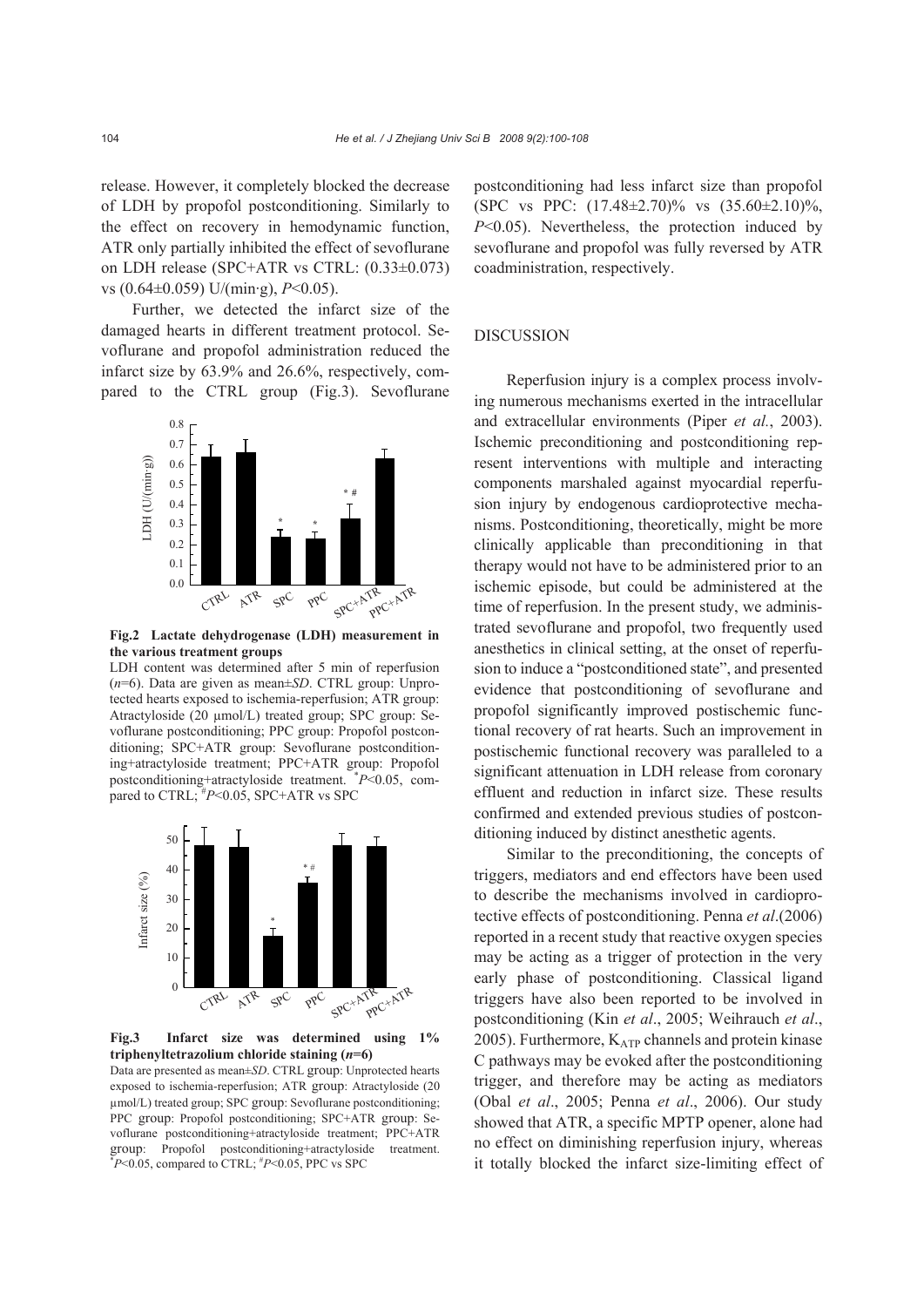sevoflurane and propofol postconditioning. This finding implies that MPTP is also involved in the sevoflurane- and propofol-induced postconditioning.

Under normal physiological conditions, the mitochondrial inner membrane is impermeable to all but a few selected metabolites and ions. However, under conditions of stress, a nonspecific pore known as MPTP can open in the mitochondrial inner membrane that allows free passage of any molecule of <1.5 kDa (Crompton, 1999). When the MPTP opens, the permeability barrier of the inner membrane becomes disrupted. It causes mitochondria to swell, and the outer membrane will break and lead to release of proteins in the intermembrane space such as cytochrome C and other factors that play a critical role in apoptotic cell death. In addition, opening of MPTP leads to hydrolyzing ATP, rather than synthesizing it. Under such conditions, intracellular ATP concentrations decline rapidly, leading to the disruption of ionic and metabolic homeostasis and the activation of degradative enzymes such as phospholipases, nucleases and proteases. The key factor responsible for MPTP opening is mitochondrial calcium overload, especially when this is accompanied by oxidative stress, adenine nucleotide depletion, elevated phosphate concentrations, and mitochondrial depolarization (Crompton, 1999; Halestrap *et al*., 1998). These conditions are exactly those that the heart experiences during postischemic reperfusion, and there is increasing evidence that MPTP opening is critical in the transition from reversible to irreversible reperfusion injury (Crompton, 1999; Halestrap *et al*., 1998). Previous investigations have disclosed the role of MPTP in some distinct models of postconditioning. It was reported that postconditioning consisting of four episodes (1 min of coronary occlusion and 1 min of reperfusion performed after the prolonged ischemia followed by 1 min of reflow) could inhibit opening of the MPTP and provide a powerful anti-ischemic protection in rabbits (Argaud *et al*., 2005a). Activation of PI3K inhibited the opening of MPTP and obtained beneficial effect in Langendorff rat heart reperfused with postconditioning, i.e., three episodes of 30 s of reperfusion followed by 30 s of ischemia (Bopassa *et al*., 2006). Isoflurane postconditioning induced by 15 min of 1.5 MAC isoflurane administered at the onset of reperfusion protected against reperfusion damage by preventing opening of MPTP

through inhibition of GSK3β (Feng *et al*., 2005). Our study further extended the role of MPTP in sevoflurane- and propofol-induced postconditioning. As for sevoflurane, it was reported that mitochondrial  $K_{ATP}$ opened and superoxide decreased during ischemia and reperfusion was associated with sevoflurane-induced cardioprotection (Obal *et al*., 2005). Propofol acts as a free radical scavenger (Eriksson *et al*., 1992) and directly inhibits the opening of MPTP of isolated heart mitochondria (Sztark *et al*., 1995). These factors/roles will preserve mitochondrial function during ischemia and reperfusion and may facilitate less MPTP opening in sevoflurane- and propofol-induced postconditioning (Halestrap *et al*., 2004). However, the exact mechanism between MPTP opening and postconditioning of sevoflurane and propofol remains to be further investigated.

Also, we found that in assessment of hemodynamic function recovery, enhancement of CF by sevoflurane postconditioning could not be totally abrogated by ATR. Parallelly, ATR could not completely block sevoflurane postconditioning-induced reduction of LDH release during reperfusion. Yet it fully reversed the decrease of infarct size. Considering multiple sevoflurane-induced beneficial mediators on reperfusion (Kevin *et al*., 2003; Mathur *et al*., 1999; Obal *et al*., 2005) and the possible links among reactive oxygen species, KATP channel activation and MPTP opening (Halestrap *et al*., 2004), we speculate that sevoflurane postconditioning is mediated, at least in part, by MPTP. Other independent effectors cannot be excluded.

Further, in our experiment, sevoflurane (1.5 MAC) postconditioning had more protective effect than propofol (50 µmol/L) on hemodynamic functional recovery during reperfusion paralleled with more reduction of infarct size. No reasonable explanation could be given in the present study. In literature, the role of propofol against reperfusion injury was dose-dependent. Ebel *et al*.(1999) found no protective effect of propofol (at clinical relevant concentration) against myocardial reperfusion injury, but Ko *et al*.(1997) demonstrated that propofol at higher concentration (100 µmol/L) attenuated mechanical, biochemical and histologic changes caused by myocardial ischemia and reperfusion. Ansley *et al*.(1999) observed that high-dose propofol  $[a \ 2 \sim 2.5 \ mg/kg]$ bolus followed by a continuous infusion of 200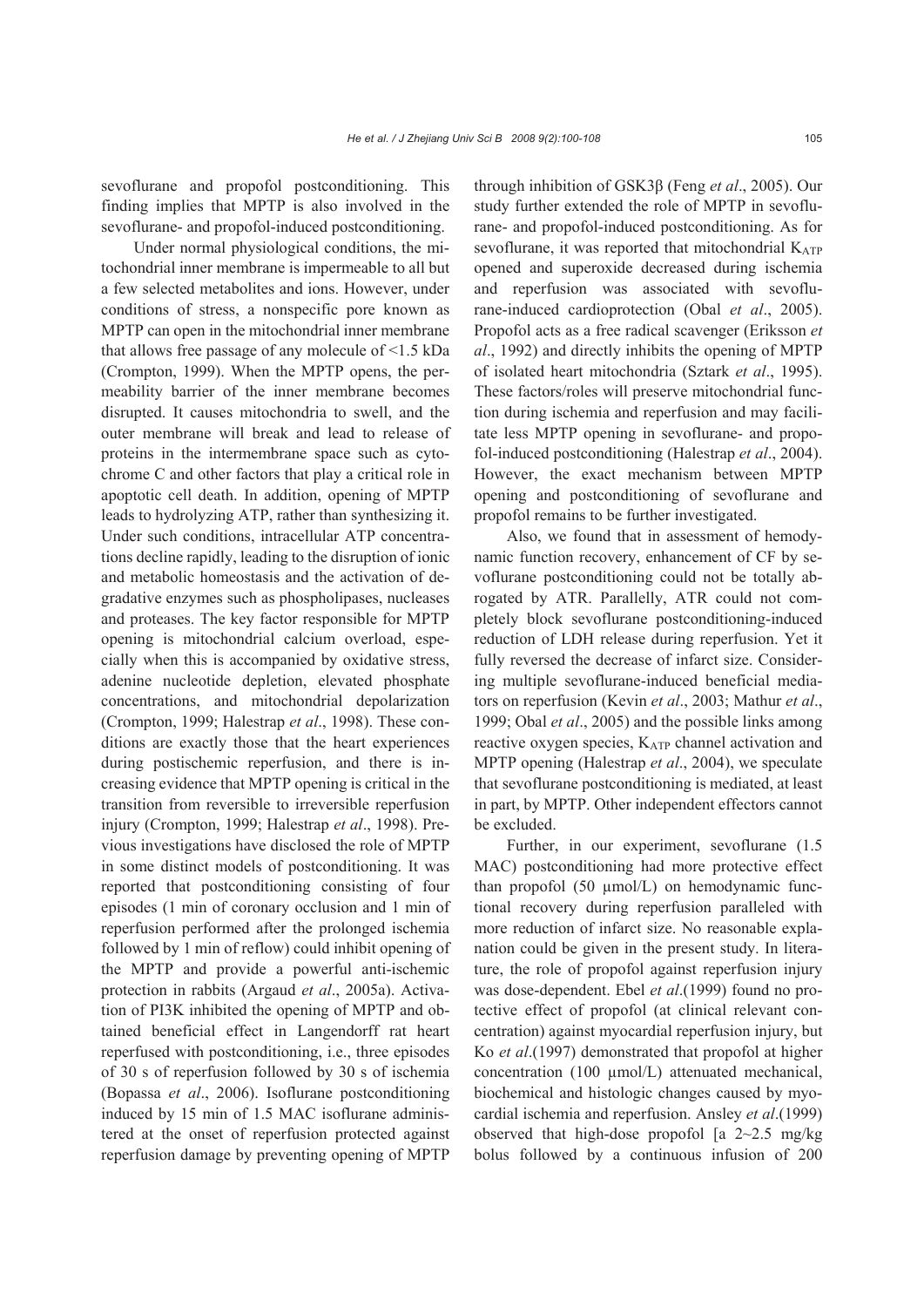µg/(kg·min)] enhanced erythrocyte antioxidant capacity during cardiopulmonary bypass in humans. Xia *et al*.(2006) related this increased antioxidant capacity in the high-dose propofol group of 120  $\mu$ g/(kg·min) to improved myocardial function (high cardiac index) 12 h postoperatively. However, the cardiac index in the low-dose propofol group of 60 µg/(kg·min) was similar. On the other hand, it was reported that cardioprotection against reperfusion injury is maximal with only 2 min of sevoflurane (1 MAC) during the initial phase of reperfusion in rats compared with 5 and 10 min administration, respectively (Obal *et al*., 2003). Moreover, sevoflurane (with a concentration of 0.5%~2%) but not propofol (with a target plasma propofol concentration of 2~4 µg/ml) preserved left ventricular function after cardiopulmonary bypass with less evidence of myocardial damage in the first 36 h postoperatively (de Hert *et al*., 2002). Optimal dosage, regiment of postconditioning and underlying different pharmacological role (de Hert *et al*., 2004) should be taken into consideration to explain the differences in cardioprotection between the postconditioning of sevoflurane and propofol.

In summary, the current results suggest that postconditioning of sevoflurane and propofol improves functional recovery with reduction of myocardial damage and infarct size during reperfusion injury. This cardioprotective effect is associated with inhibition of MPTP opening. Sevoflurane of 1.5 MAC provides more beneficial effects on both functional hemodynamic parameters and infarct size than 50 µmol/L propofol. Our study should be interpreted with some degree of caution, particularly because it was performed using rat hearts, which may not be completely applicable to human tissue. Moreover, we did not study concentration-response relationships for each drug, but instead, relied on concentrations that have been established to produce the relevant effect for the respective agent. It cannot be excluded that different concentrations of these agents could produce other effects. Taken together, it is nonetheless attractive to suggest that sevoflurane and propofol may be exploited as cardioprotective anesthetics by postconditioning under clinical settings by the anesthesiologist. However, further studies are required to verify and optimize these beneficial effects as well as the underlying mechanism.

#### **References**

- Ansley, D.M., Sun, J., Visser, W.A., Dolman, J., Godin, D.V., Garnett, M.E., Qayumi, A.K., 1999. High dose propofol enhances red cell antioxidant capacity during CPB in humans. *Can. J. Anaesth.*, **46**(7):641-648.
- Argaud, L., Gateau-Roesch, O., Raisky, O., Loufouat, J., Robert, D., Ovize, M., 2005a. Postconditioning inhibits mitochondrial permeability transition. *Circulation*, **111**(2): 194-197. [doi:10.1161/01.CIR.0000151290.04952.3B]
- Argaud, L., Gateau-Roesch, O., Muntean, D., Chalabreysse, L., Loufouat, J., Robert, D., Ovize, M., 2005b. Specific inhibition of the mitochondrial permeability transition prevents lethal reperfusion injury. *J. Mol. Cell. Cardiol.*, **38**(2):367-374. [doi:10.1016/j.yjmcc.2004.12.001]
- Bopassa, J.C., Ferrera, R., Gateau-Roesch, O., Couture-Lepetit, E., Ovize, M., 2006. PI 3-kinase regulates the mitochondrial transition pore in controlled reperfusion and postconditioning. *Cardiovasc. Res.*, **69**(1):178-185. [doi:10. 1016/j.cardiores.2005.07.014]
- Cao, C.M., Xia, Q., Tu, J., Chen, M., Wu, S., Wong, T.M., 2004. Cardioprotection of interleukin-2 is mediated via kappa-opioid receptors. *J. Pharmacol. Exp. Ther.*, **309**(2): 560-567. [doi:10.1124/jpet.103.061135]
- Crompton, M., 1999. The mitochondrial permeability transition pore and its role in cell death. *Biochem. J.*, **341**(2): 233-249. [doi:10.1042/0264-6021:3410233]
- de Hert, S.G., ten Broecke, P.W., Mertens, E., van Sommeren, E.W., de Blier, I.G., Stockman, B.A., Rodrigus, I.E., 2002. Sevoflurane but not propofol preserves myocardial function in coronary surgery patients. *Anesthesiology*, **97**(1): 42-49. [doi:10.1097/00000542-200207000-00007]
- de Hert, S.G., van der Linden, P.J., Cromheecke, S., Meeus, R., ten Broecke, P.W., de Blier, I.G., Stockman, B.A., Rodrigus, I.E., 2004. Choice of primary anesthetic regimen can influence intensive care unit length of stay after coronary surgery with cardiopulmonary bypass. *Anesthesiology*, **101**(1):9-20. [doi:10.1097/00000542-200407 000-00005]
- Ebel, D., Schlack, W., Comfere, T., Preckel, B., Thamer, V., 1999. Effect of propofol on reperfusion injury after regional ischaemia in the isolated rat heart. *Br. J. Anaesth.*, **83**(6):903-908.
- Eriksson, O., Pollesello, P., Saris, N.E., 1992. Inhibition of lipid peroxidation in isolated rat liver mitochondria by the general anaesthetic propofol. *Biochem. Pharmacol.*, **44**(2): 391-393. [doi:10.1016/0006-2952(92)90026-F]
- Feng, J., Lucchinetti, E., Ahuja, P., Pasch, T., Perriard, J.C., Zaugg, M., 2005. Isoflurane postconditioning prevents opening of the mitochondrial permeability transition pore through inhibition of glycogen synthase kinase 3 beta. *Anesthesiology*, **103**(5):987-995. [doi:10.1097/00000542- 200511000-00013]
- Frokiaer, J., Marples, D., Valtin, H., Morris, J.F., Knepper, M.A., Nielsen, S., 1999. Low aquaporin-2 levels in polyuric DI +/+ severe mice with constitutively high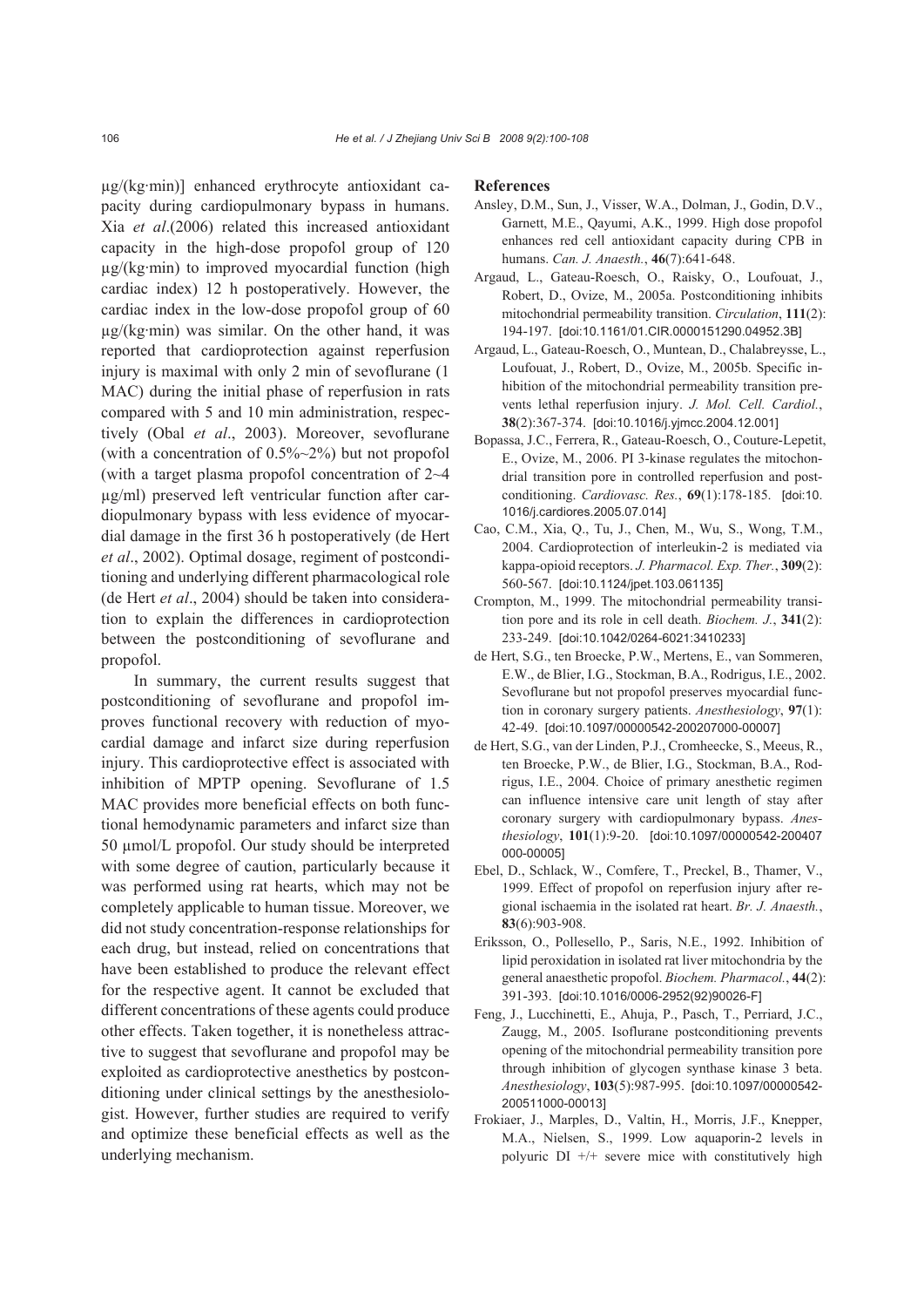cAMP-phosphodiesterase activity. *Am. J. Physiol.*, **276**(2 Pt 2):F179-F190.

- Griffiths, E.J., Halestrap, A.P., 1993. Protection by cyclosporin A of ischemia/reperfusion-induced damage in isolated rat hearts. *J. Mol. Cell. Cardiol.*, **25**(12): 1461-1469. [doi:10.1006/jmcc.1993.1162]
- Griffiths, E.J., Halestrap, A.P., 1995. Mitochondrial non-specific pores remain closed during cardiac ischaemia, but open upon reperfusion. *Biochem. J.*, **307**(Pt 1):93-98.
- Halestrap, A.P., Connern, C.P., Griffiths, E.J., Kerr, P.M., 1997. Cyclosporin a binding to mitochondrial cyclophilin inhibits the permeability transition pore and protects hearts from ischaemia/reperfusion injury. *Mol. Cell. Biochem.*, **174**(1-2):167-172. [doi:10.1023/A:1006879618 176]
- Halestrap, A.P., Kerr, P.M., Javadov, S., Woodfield, K.Y., 1998. Elucidating the molecular mechanism of the permeability transition pore and its role in reperfusion injury of the heart. *Biochimica et Biophysica Acta (BBA)-Bioenergetics*, **1366**(1-2):79-94. [doi:10.1016/S0005-2728 (98)00122-4]
- Halestrap, A.P., Clarke, S.J., Javadov, S.A., 2004. Mitochondrial permeability transition pore opening during myocardial reperfusion—A target for cardioprotection. *Cardiovasc. Res.*, **61**(3):372-385. [doi:10.1016/S0008-6363 (03)00533-9]
- Hausenloy, D.J., Duchen, M.R., Yellon, D.M., 2003. Inhibiting mitochondrial permeability transition pore opening at reperfusion protects against ischaemia-reperfusion injury. *Cardiovasc. Res.*, **60**(3):617-625. [doi:10.1016/j.cardiores. 2003.09.025]
- Javadov, S.A., Lim, K.H., Kerr, P.M., Suleiman, M.S., Angelini, G.D., Halestrap, A.P., 2000. Protection of hearts from reperfusion injury by propofol is associated with inhibition of the mitochondrial permeability transition. *Cardiovasc. Res.*, **45**(2):360-369. [doi:10.1016/S0008- 6363(99)00365-X]
- Kevin, L.G., Novalija, E., Riess, M.L., Camara, A.K., Rhodes, S.S., Stowe, D.F., 2003. Sevoflurane exposure generates superoxide but leads to decreased superoxide during ischemia and reperfusion in isolated hearts. *Anesth. Analg.*, **96**(4):949-955. [doi:10.1213/01.ANE.0000052515. 25465.35]
- Kin, H., Zatta, A.J., Lofye, M.T., Amerson, B.S., Halkos, M.E., Kerendi, F., Zhao, Z.Q., Guyton, R.A., Headrick, J.P., Vinten-Johansen, J., 2005. Postconditioning reduces infarct size via adenosine receptor activation by endogenous adenosine. *Cardiovasc. Res.*, **67**(1):124-133. [doi: 10.1016/j.cardiores.2005.02.015]
- Ko, S.H., Yu, C.W., Lee, S.K., Choe, H., Chung, M.J., Kwak, Y.G., Chae, S.W., Song, H.S., 1997. Propofol attenuates ischemia-reperfusion injury in the isolated rat heart. *Anesth. Analg.*, **85**(4):719-724. [doi:10.1097/00000539- 199710000-00002]
- Kokita, N., Hara, A., Abiko, Y., Arakawa, J., Hashizume, H.,

Namiki, A., 1998. Propofol improves functional and metabolic recovery in ischemic reperfused isolated rat hearts. *Anesth. Analg.*, **86**(2):252-258. [doi:10.1097/ 00000539-199802000-00006]

- Li, D.Y., Zhang, Y.C., Philips, M.I., Sawamura, T., Mehta, J.L., 1999. Upregulation of endothelial receptor for oxidized low-density lipoprotein (LOX-1) in cultured human coronary artery endothelial cells by angiotensin II type 1 receptor activation. *Circ. Res.*, **84**(9):1043-1049.
- Mathur, S., Farhangkhgoee, P., Karmazyn, M., 1999. Cardioprotective effects of propofol and sevoflurane in ischemic and reperfused rat hearts: Role of K(ATP) channels and interaction with the sodium-hydrogen exchange inhibitor HOE 642 (cariporide). *Anesthesiology*, **91**(5):1349-1360. [doi:10.1097/00000542-199911000-00027]
- Obal, D., Scharbatke, H., Barthel, H., Preckel, B., Mullenheim, J., Schlack, W., 2003. Cardioprotection against reperfusion injury is maximal with only two minutes of sevoflurane administration in rats. *Can. J. Anaesth.*, **50**(9):940-945.
- Obal, D., Dettwiler, S., Favoccia, C., Scharbatke, H., Preckel, B., Schlack, W., 2005. The influence of mitochondrial KATP-channels in the cardioprotection of preconditioning and postconditioning by sevoflurane in the rat in vivo. *Anesth. Analg.*, **101**(5):1252-1260. [doi:10.1213/01.ANE. 0000181336.96511.32]
- Penna, C., Rastaldo, R., Mancardi, D., Raimondo, S., Cappello, S., Gattullo, D., Losano, G., Pagliaro, P., 2006. Post-conditioning induced cardioprotection requires signaling through a redox-sensitive mechanism, mitochondrial ATP-sensitive  $K^+$  channel and protein kinase C activation. *Basic Res. Cardiol.*, **101**(2):180-189. [doi:10. 1007/s00395-006-0584-5]
- Piper, H.M., Meuter, K., Schafer, C., 2003. Cellular mechanisms of ischemia-reperfusion injury. *Ann. Thorac. Surg.*, **75**(2):S644-S648. [doi:10.1016/S0003-4975(02)04686-6]
- Sztark, F., Ichas, F., Ouhabi, R., Dabadie, P., Mazat, J.P., 1995. Effects of the anaesthetic propofol on the calcium-induced permeability transition of rat heart mitochondria: Direct pore inhibition and shift of the gating potential. *FEBS. Lett.*, **368**(1):101-104. [doi:10.1016/ 0014-5793(95)00610-L]
- Uecker, M., Da Silva, R., Grampp, T., Pasch, T., Schaub, M.C., Zaugg, M., 2003. Translocation of protein kinase C isoforms to subcellular targets in ischemic and anesthetic preconditioning. *Anesthesiology*, **99**(1):138-147. [doi:10. 1097/00000542-200307000-00023]
- Vinten-Johansen, J., Zhao, Z.Q., Zatta, A.J., Kin, H., Halkos, M.E., Kerendi, F., 2005. Postconditioning—A new link in nature's armor against myocardial ischemia-reperfusion injury. *Basic Res. Cardiol.*, **100**(4):295-310. [doi:10. 1007/s00395-005-0523-x]
- Weihrauch, D., Krolikowski, J.G., Bienengraeber, M., Kersten, J.R., Warltier, D.C., Pagel, P.S., 2005. Morphine enhances isoflurane-induced postconditioning against myocardial infarction: The role of phosphatidylinosi-